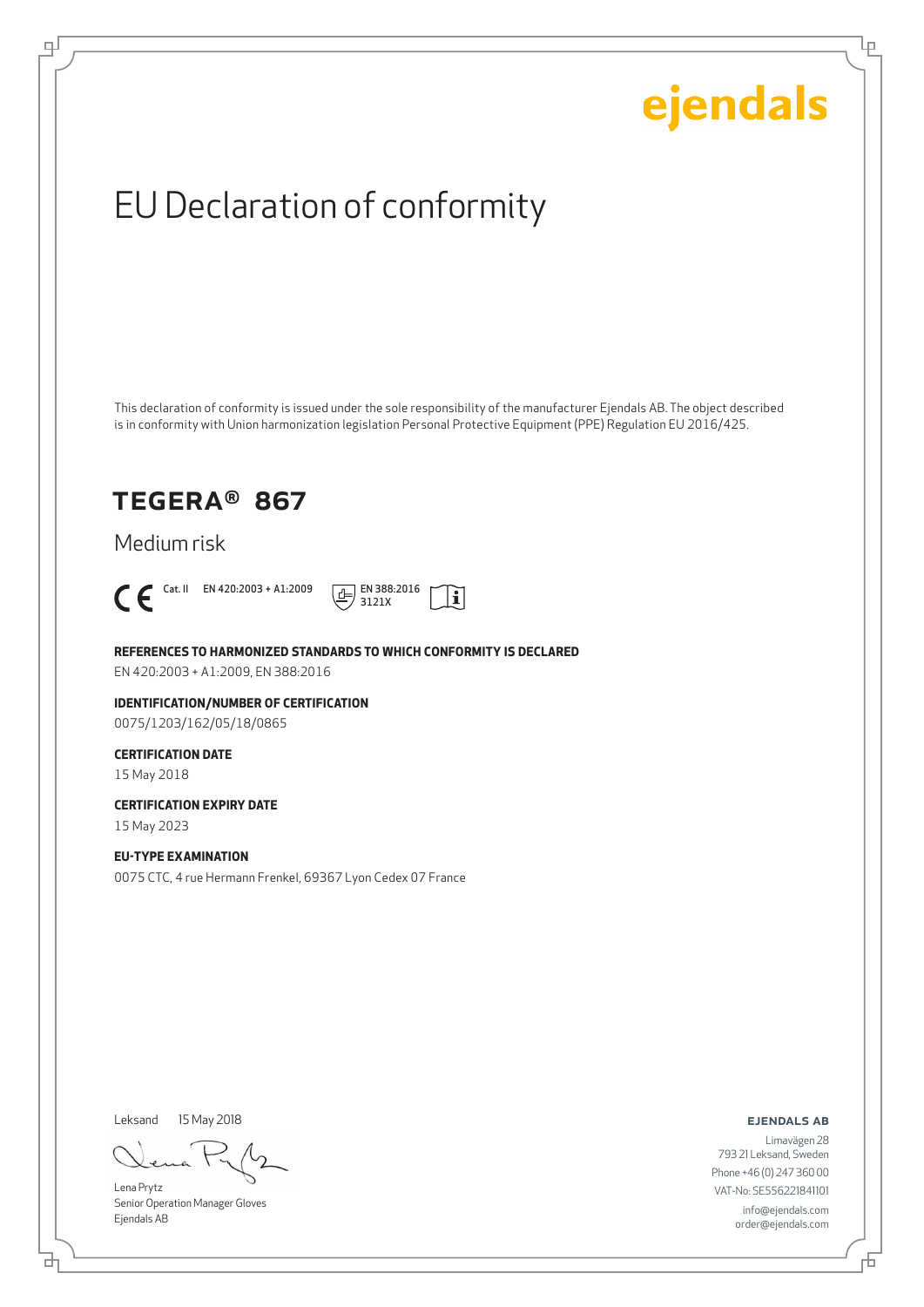Ļμ

## EU-försäkran om överensstämmelse

Denna försäkran om överensstämmelse utfärdas på eget ansvar av tillverkaren Ejendals AB. Föremålet för försäkran överensstämmer med EU-harmoniserad lagstiftning för personlig skyddsutrustning (PPE), EU-förordning 2016/425.

### TEGERA® 867

Medelhög risk



டி



**HÄNVISNINGAR TILL DE HARMONISERADE STANDARDER SOM AVSES MED FÖRSÄKRAN OM ÖVERENSSTÄMMELSE** EN 420:2003 + A1:2009, EN 388:2016

**IDENTIFIERING/CERTIFIKATSNUMMER** 0075/1203/162/05/18/0865

#### **CERTIFIERINGSDATUM**

15 May 2018

#### **CERTIFIERINGENS UTGÅNGSDATUM**

15 May 2023

#### **EU-TYPKONTROLL**

0075 CTC, 4 rue Hermann Frenkel, 69367 Lyon Cedex 07 France

Leksand

15 May 2018

Lena Prytz Driftschef Handskar Ejendals AB

ejendals ab

Limavägen 28 793 21 Leksand, Sweden Phone +46 (0) 247 360 00 VAT-No: SE556221841101 info@ejendals.com order@ejendals.com

舌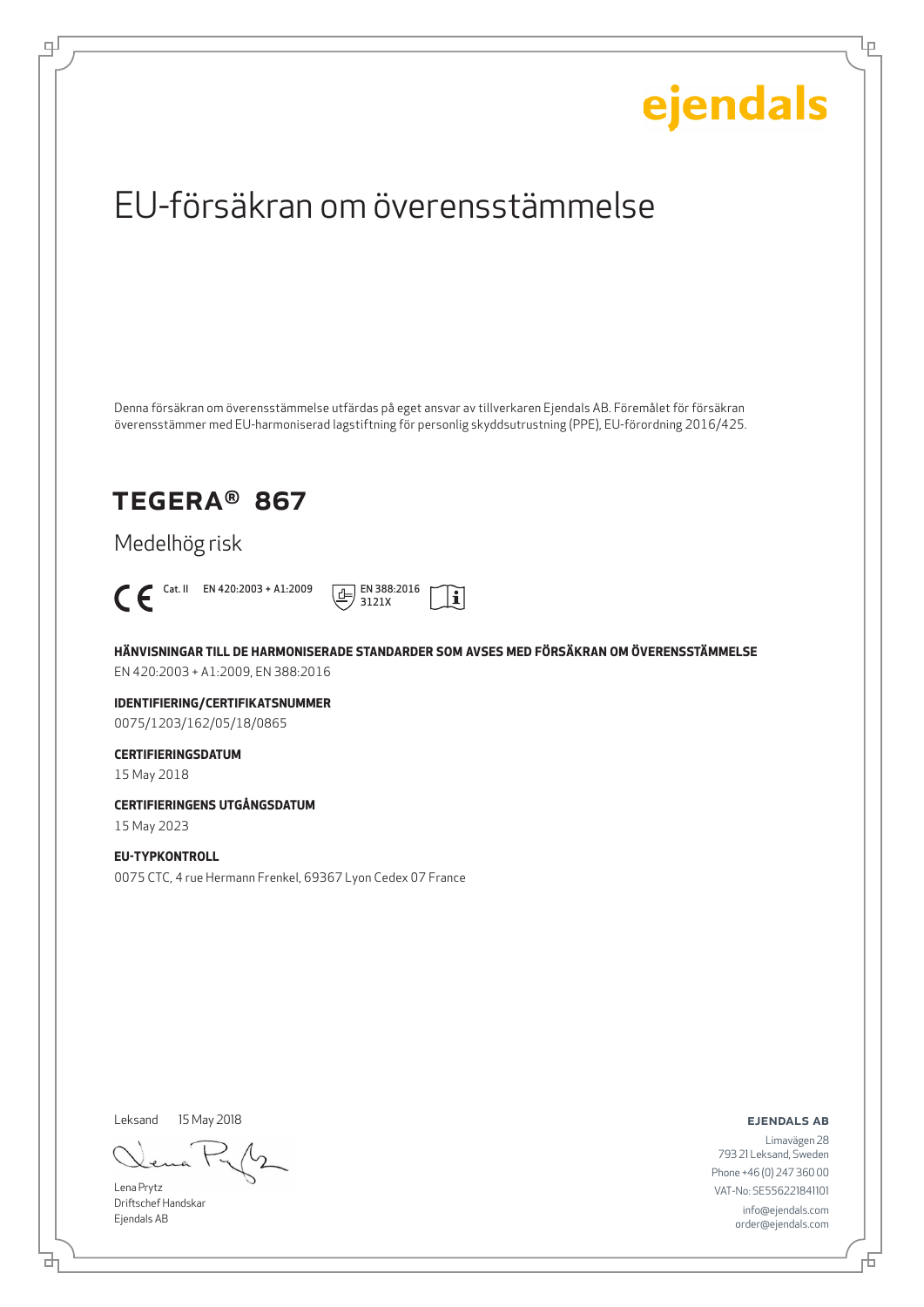Ļμ

## EF-erklæringen om overensstemmelse

Denne overensstemmelseserklæring udstedes alene på Ejendal AB ansvar. De produkt, der er beskrevet er i overensstemmelse med Europa-Parlamentets og Rådets forordning (EU) 2016/425 2016 om personlige værnemidler.

### TEGERA® 867

Mellemhøj risiko



டி



**HENVISNINGER TIL DE HARMONISEREDE STANDARDER TIL HVILKE OVERENSSTEMMELSE ER ERKLÆRET** EN 420:2003 + A1:2009, EN 388:2016

**IDENTIFIKATION/CERTIFICERINGSNUMMER** 0075/1203/162/05/18/0865

#### **CERTIFICERINGSDATO**

15 May 2018

#### **UDLØB PÅ CERTIFICERING**

15 May 2023

#### **EU-TYPEAFPRØVNING**

0075 CTC, 4 rue Hermann Frenkel, 69367 Lyon Cedex 07 France

Leksand

15 May 2018

Lena Prytz Senior Operation Manager Handsker Ejendals AB

ejendals ab

브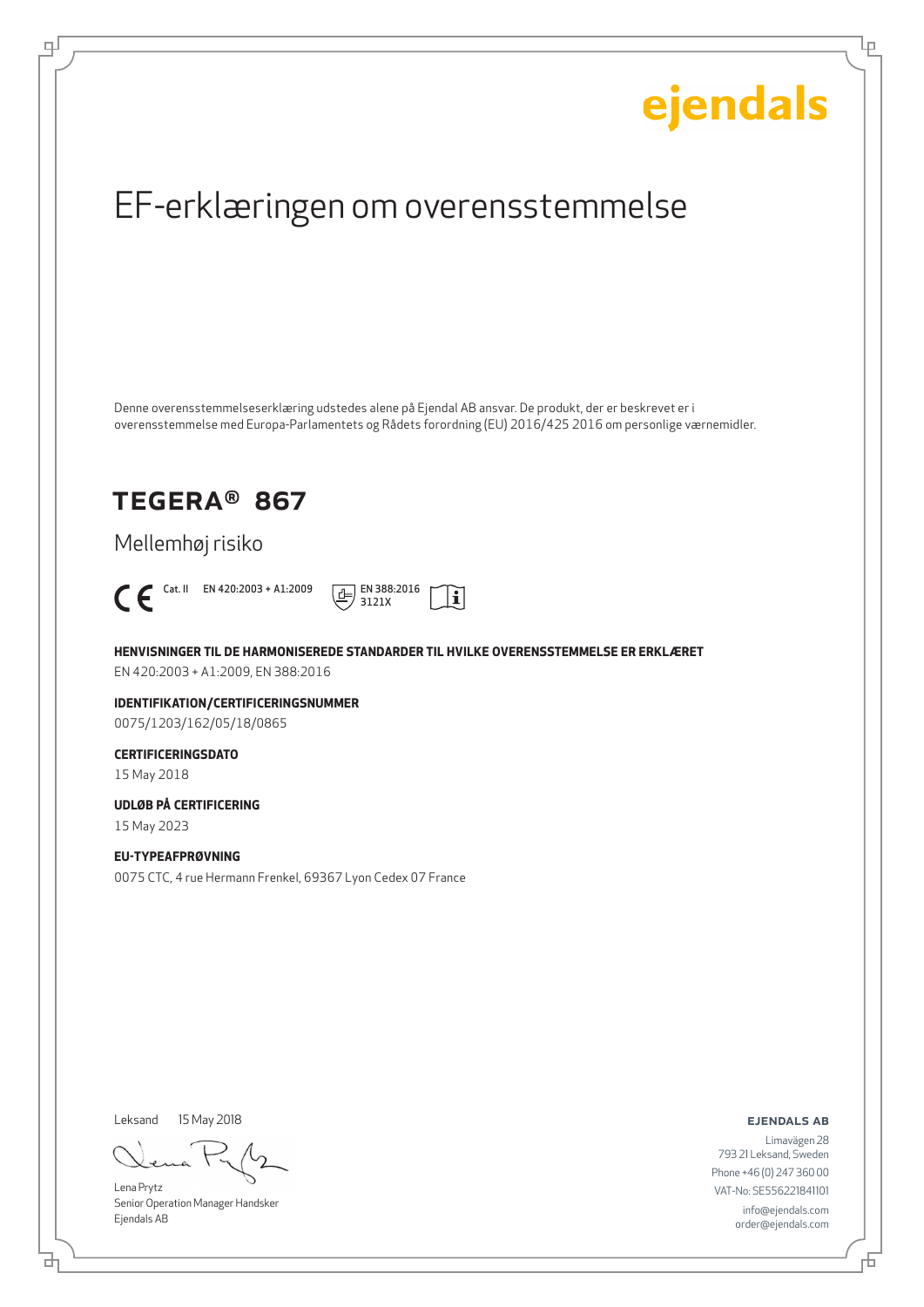Lμ

## EU asetuksen vaatimustenmukaisuusvakuutus

Valmistaja Ejendals AB antaa tämän vaatimustenmukaisuusvakuutuksen omalla vastuullaan. Kuvattu vakuutuksen kohde täyttää täyttää Euroopan unionin yhdenmukaistamislainsäädännössä henkilösuojaimia koskevan asetuksen EU 2016/425 vaatimukset.

### TEGERA® 867

Keskitason riski



щĪ



**VIITTAUKSET YHDENMUKAISTETTUIHIN STANDARDEIHIN, JOITA VAATIMUSTENMUKAISUUSVAKUUTUSKOSKEE**

EN 420:2003 + A1:2009, EN 388:2016

#### **SERTIFIKAATIN NUMERO**

0075/1203/162/05/18/0865

#### **SERTIFIOINTIPÄIVÄMÄÄRÄ**

15 May 2018

#### **SERTIFIKAATIN VIIMEINEN VOIMASSAOLOPÄIVÄ**

15 May 2023

#### **EU-TYYPPITARKASTUS**

0075 CTC, 4 rue Hermann Frenkel, 69367 Lyon Cedex 07 France

Leksand

15 May 2018

Lena Prytz Senior Operation Manager Gloves Ejendals AB

ejendals ab

₫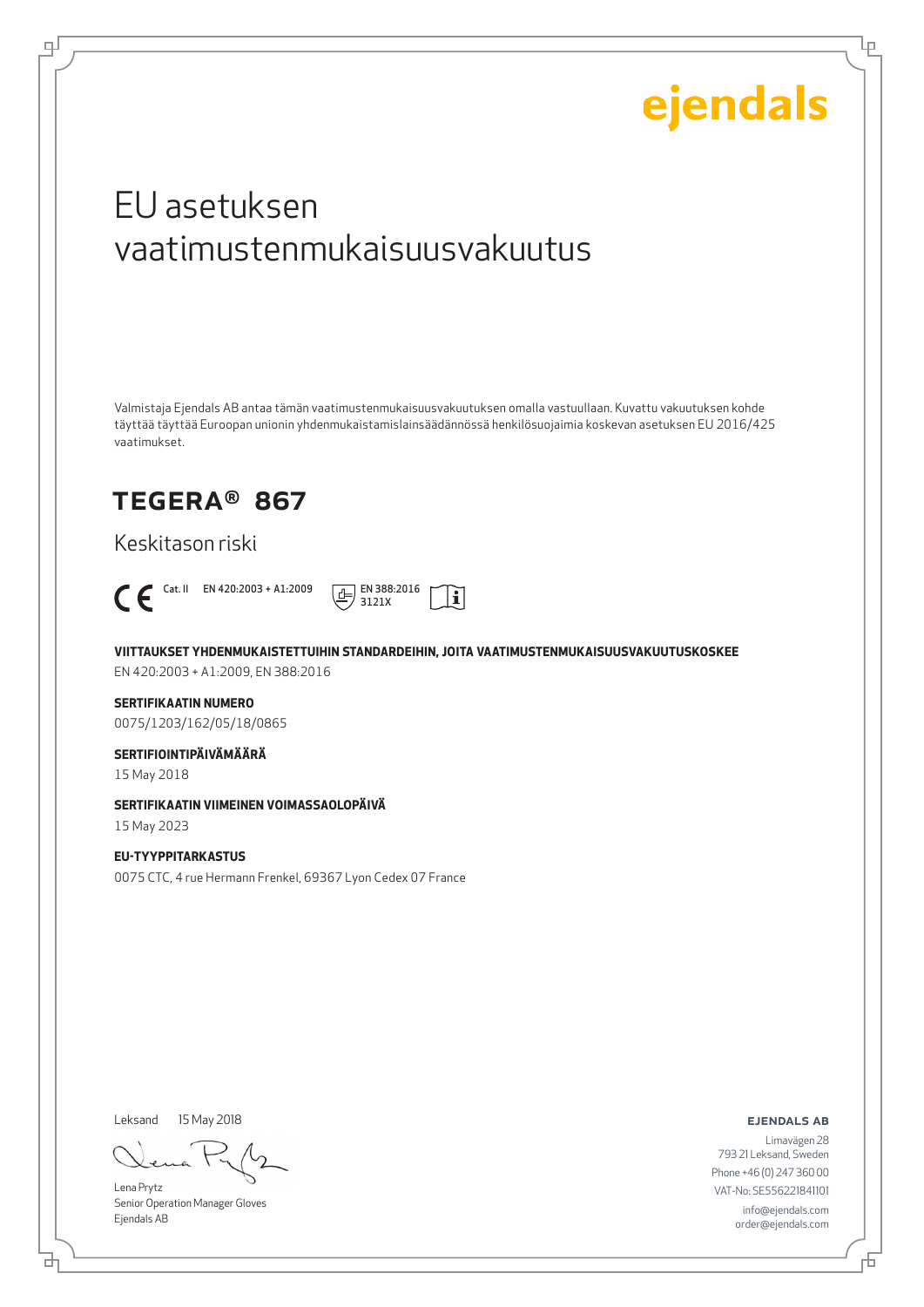Ļμ

## Déclaration de conformité de l'Union Européenne

La présente déclaration de conformité est établie sous la seule responsabilité du fabricant, Ejendals AB. L'objet décrit est conforme à la Règlementation 2016/425 de l'Union Européenne sur l'harmonisation des législations de l'Union Européenne relatives aux équipements de protection individuelle (EPI).

### TEGERA® 867

#### Risque moyen



டி



**RÉFÉRENCES AUX NORMES HARMONISÉES PAR RAPPORT AUXQUELLES LA CONFORMITÉ EST DÉCLARÉE** EN 420:2003 + A1:2009, EN 388:2016

**IDENTIFICATION/NUMÉRO DE CERTIFICATION** 0075/1203/162/05/18/0865

#### **DATE DE CERTIFICATION**

15 May 2018

#### **DATE D'EXPIRATION DU CERTIFICAT**

15 May 2023

#### **EXAMEN UE DE TYPE**

0075 CTC, 4 rue Hermann Frenkel, 69367 Lyon Cedex 07 France

Leksand 15 May 2018

Lena Prytz Directeur Exécutif, Gants Ejendals AB

ejendals ab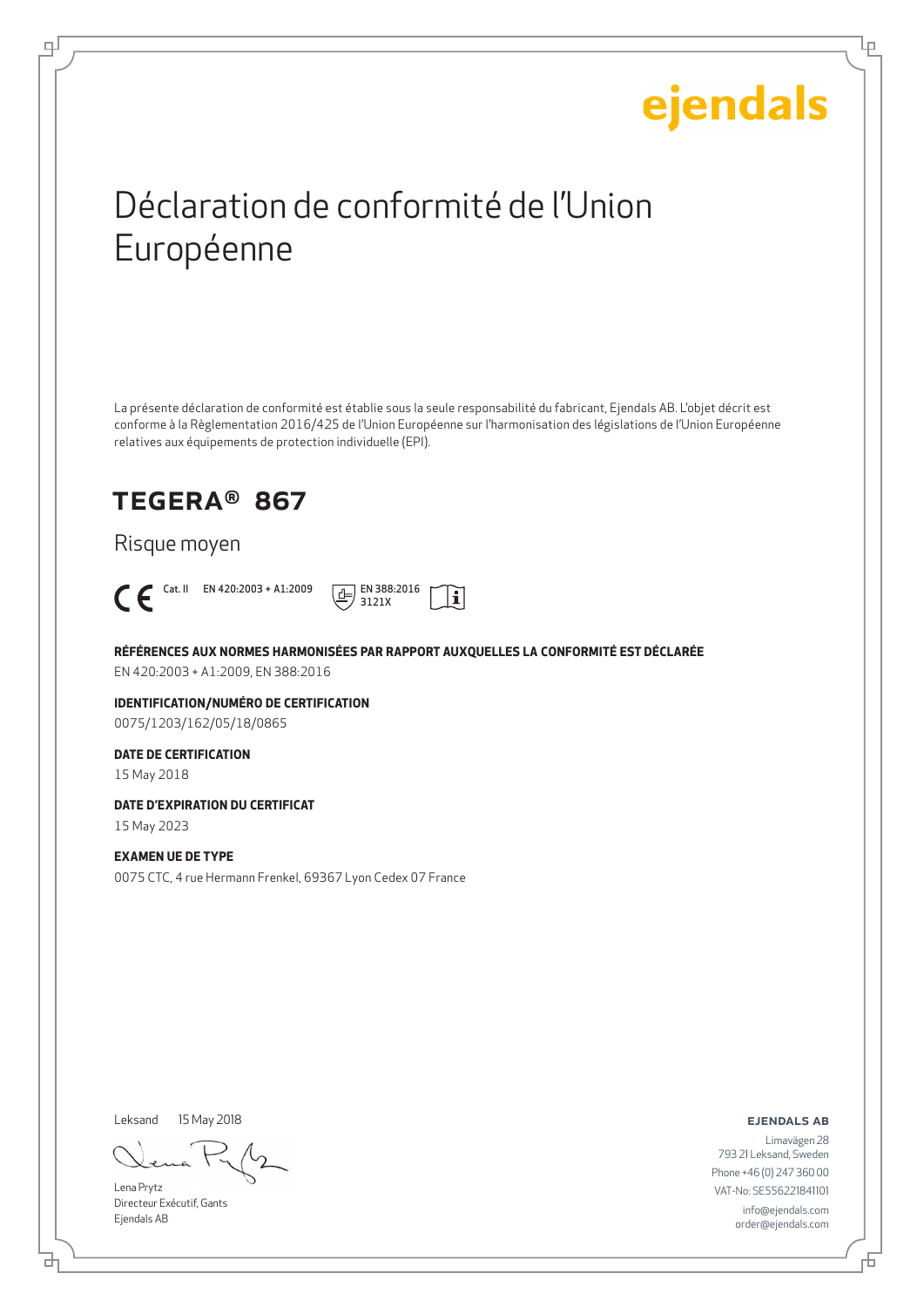Ļμ

## EU-Konformitätserklärung

Diese Konformitätserklärung wurde unter der alleinigen Verantwortung des Herstellers Ejendals AB ausgestellt. Das beschriebene Objekt stimmt mit den Harmonisierungsrechtsvorschriften zu persönlicher Schutzausrüstung (PSA) Verordnung EU 2016/425 überein.

### TEGERA® 867

Mittleres Risiko



டி



**VERWEIST AUF HARMONISIERTE NORMEN, FÜR DIE KONFORMITÄT ERKLÄRT WIRD**

EN 420:2003 + A1:2009, EN 388:2016

**KENNZEICHNUNG/ZERTIFIZIERUNGSNUMMER** 0075/1203/162/05/18/0865

#### **DATUM DER ZERTIFIZIERUNG**

15 May 2018

#### **ABLAUFDATUM DES ZERTIFIKATES**

15 May 2023

#### **EG-BAUMUSTERPRÜFUNG**

0075 CTC, 4 rue Hermann Frenkel, 69367 Lyon Cedex 07 France

Leksand

15 May 2018

Lena Prytz Senior Operation Manager Gloves Ejendals AB

ejendals ab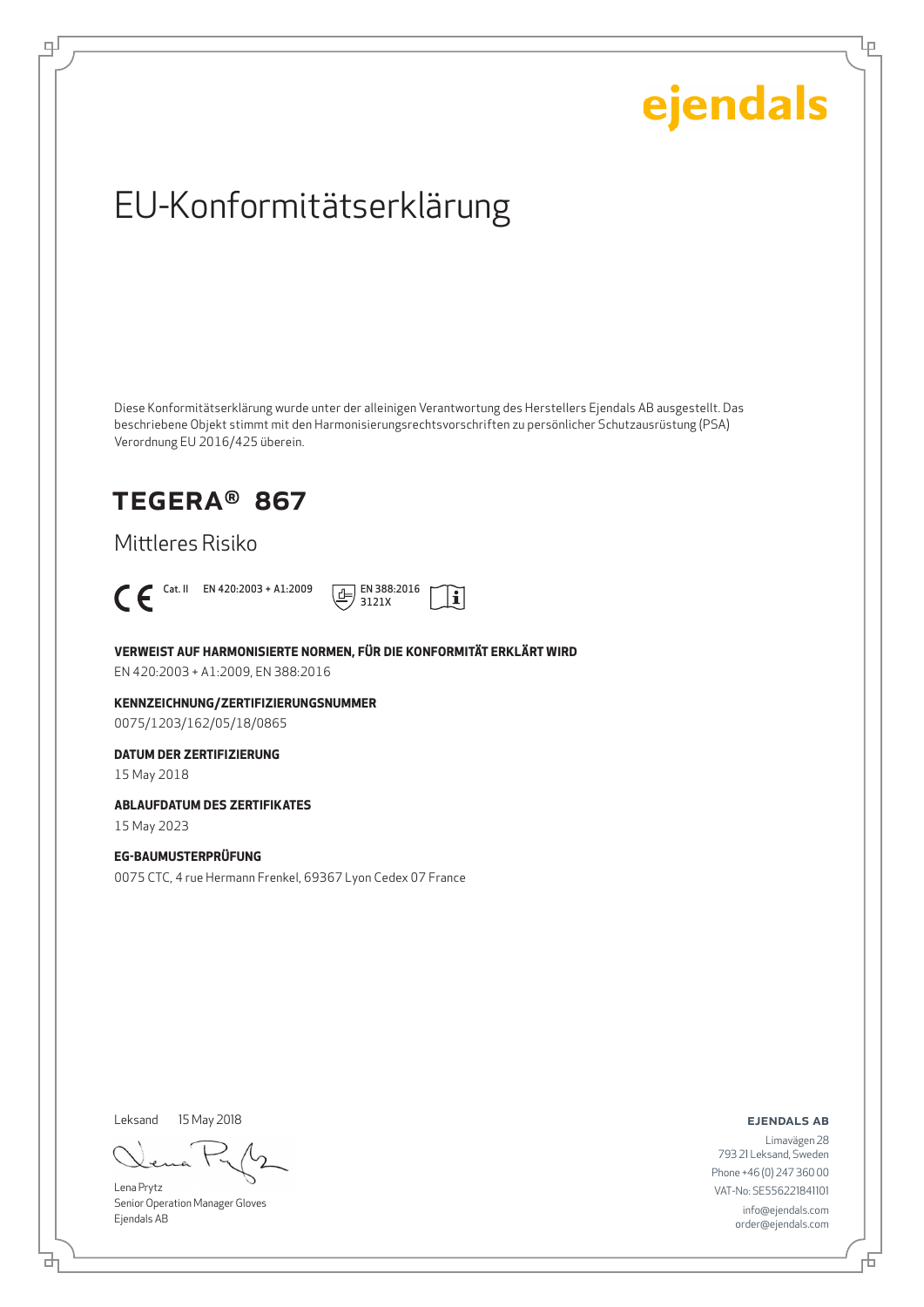Ļμ

## EU-samsvarserklæring

Denne samsvarserklæringen er gitt ut ene og alene under ansvaret til produsenten Ejendals AB. Objektet som er beskrevet, er i samsvar med EUs harmoniseringsregelverk EU-forskrift for personlig verneutstyr (PVU) EU 2016/425.

### TEGERA® 867

Middels risiko



டி



**REFERANSER TIL HARMONISERTE STANDARDER MED ERKLÆRT OVERENSSTEMMELSE**

EN 420:2003 + A1:2009, EN 388:2016

**IDENTIFISERING/SERTIFISERINGSNUMMER** 0075/1203/162/05/18/0865

#### **SERTIFISERINGSDATO**

15 May 2018

**UTLØPSDATO SERTIFISERING**

15 May 2023

#### **UNDERSØKELSE EU-TYPE**

0075 CTC, 4 rue Hermann Frenkel, 69367 Lyon Cedex 07 France

Leksand

15 May 2018

Lena Prytz Hansker for senior driftsledere Ejendals AB

ejendals ab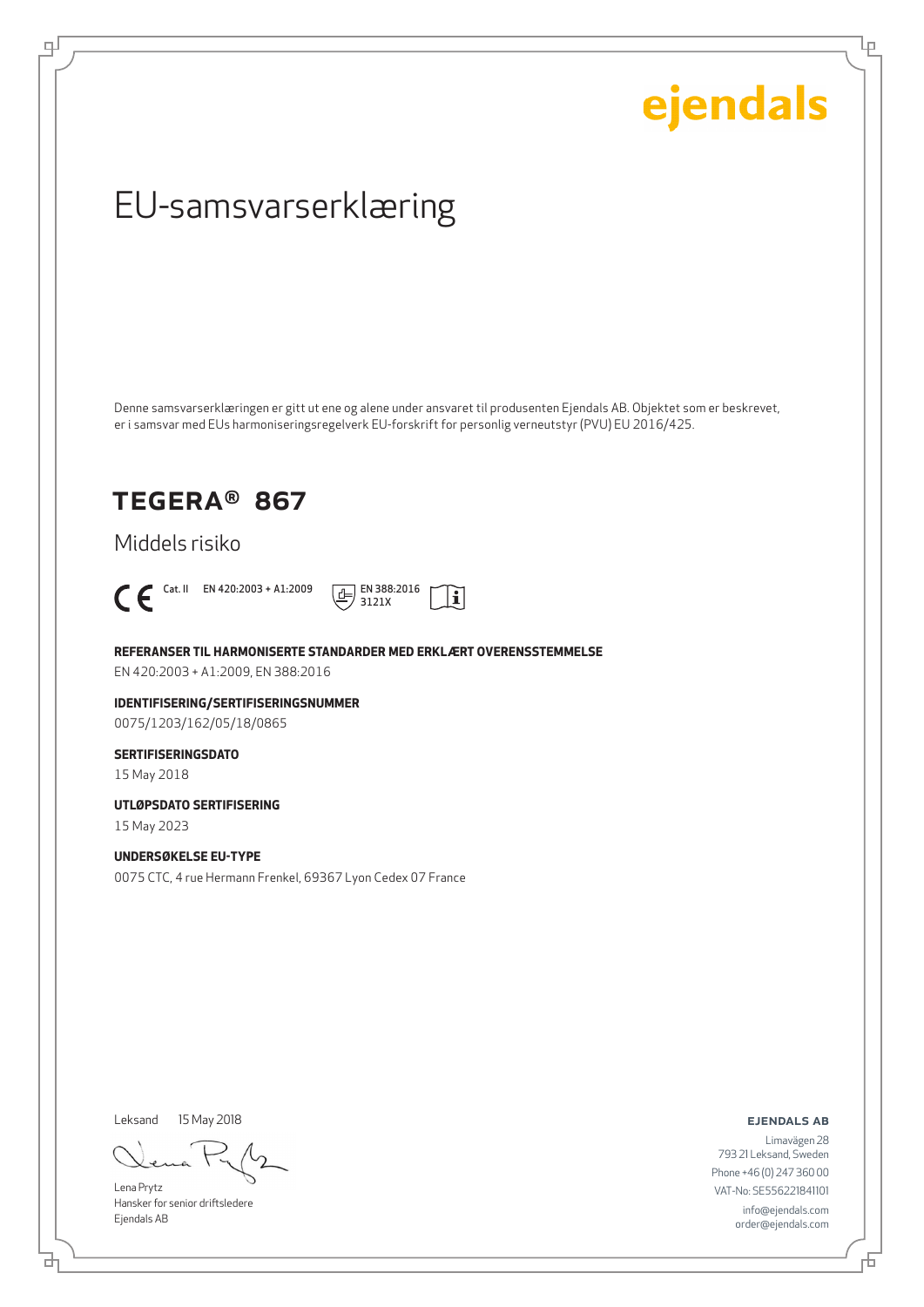Ļμ

## ЕС Декларация соответствия

Эта декларация соответствия выпущена под ответственностью производителя Ejendals AB. Объект соответствует законодательным требованиям ЕС, указанным в Регламенте о средствах индивидуальной защиты (СИЗ) 2016/425.

## TEGERA® 867

Средний риск



டி



**ССЫЛКИ НА ГАРМОНИЗИРОВАННЫЕ СТАНДАРТЫ, СООТВЕТСТВИЕ КОТОРЫМ ЗАЯВЛЕНО** EN 420:2003 + A1:2009, EN 388:2016

**ИДЕНТИФИКАЦИОННЫЙ НОМЕР / НОМЕР СЕРТИФИКАТА** 0075/1203/162/05/18/0865

**ДАТА ВЫДАЧИ СЕРТИФИКАТА**

15 May 2018

**ДАТА ОКОНЧАНИЯ СРОКА ДЕЙСТВИЯ СЕРТИФИКАТА**

15 May 2023

**ТЕСТИРОВАНИЕ ПО СТАНДАРТУ ЕС** 0075 CTC, 4 rue Hermann Frenkel, 69367 Lyon Cedex 07 France

Leksand 15 May 2018

Lena Prytz Старший менеджер по производству перчаток Ejendals AB

ejendals ab

Limavägen 28 793 21 Leksand, Sweden Phone +46 (0) 247 360 00 VAT-No: SE556221841101 info@ejendals.com order@ejendals.com

Đ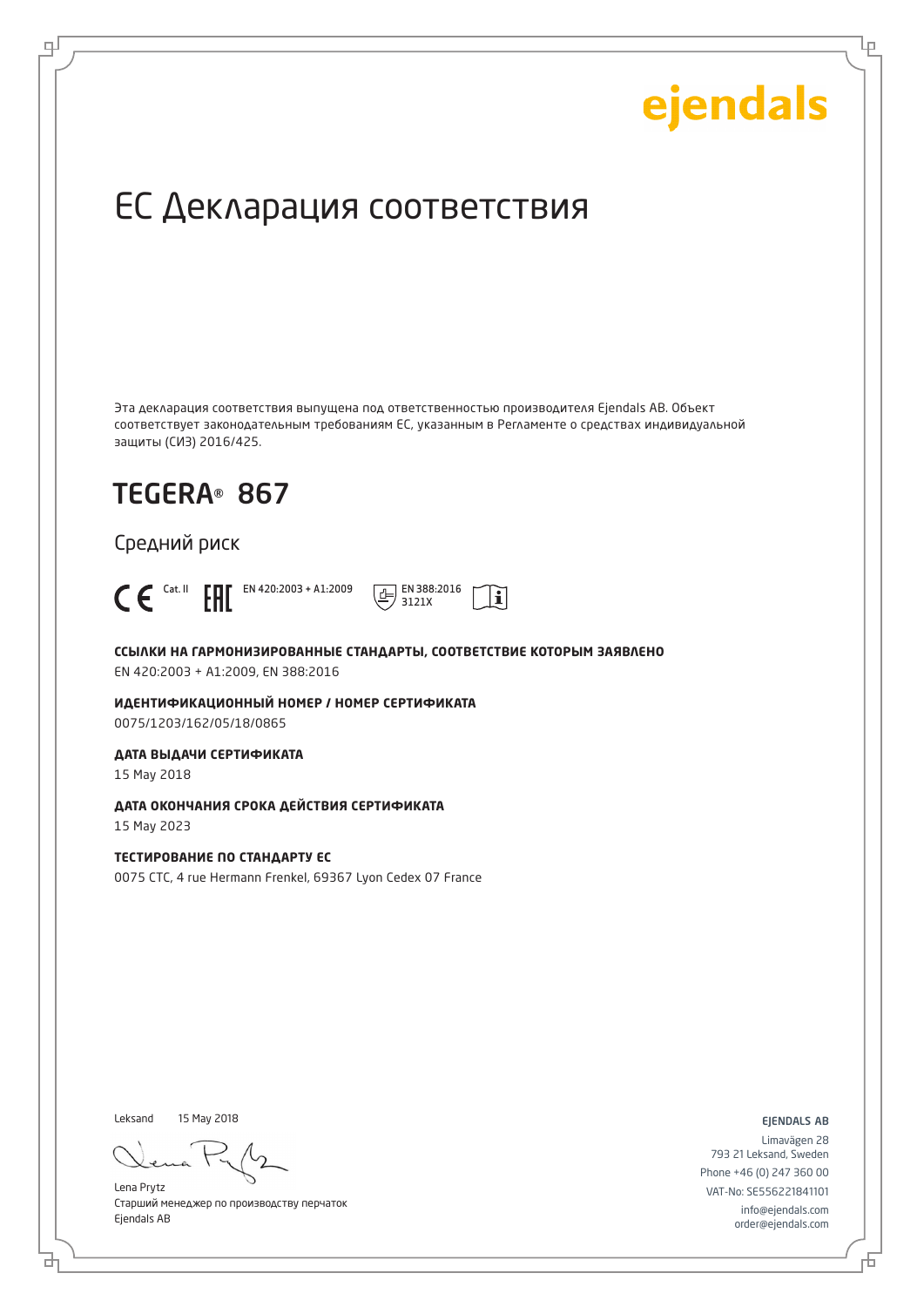Ļμ

## EU-verklaring van conformiteit

Deze conformiteitsverklaring wordt verstrekt onder volledige verantwoordelijkheid van de fabrikant Ejendals AB. Het beschreven doel is in overeenstemming met de harmonisatiewetgeving van de Unie Persoonlijke beschermingsmiddelen (PBM) Verordening 2016/425.

### TEGERA® 867

Gemiddeld risico



டி



**VERWIJZINGEN NAAR GEHARMONISEERDE NORMEN WAAROP DE CONFORMITEITSVERKLARING BETREKKING HEEFT** EN 420:2003 + A1:2009, EN 388:2016

**IDENTIFICATIE/NUMMER CERTIFICERING** 0075/1203/162/05/18/0865

#### **CERTIFICERINGSDATUM**

15 May 2018

**VERVALDATUM CERTIFICERING**

15 May 2023

#### **EU-TYPEONDERZOEK**

0075 CTC, 4 rue Hermann Frenkel, 69367 Lyon Cedex 07 France

Leksand

15 May 2018

Lena Prytz Senior Operation Manager Gloves Ejendals AB

ejendals ab

브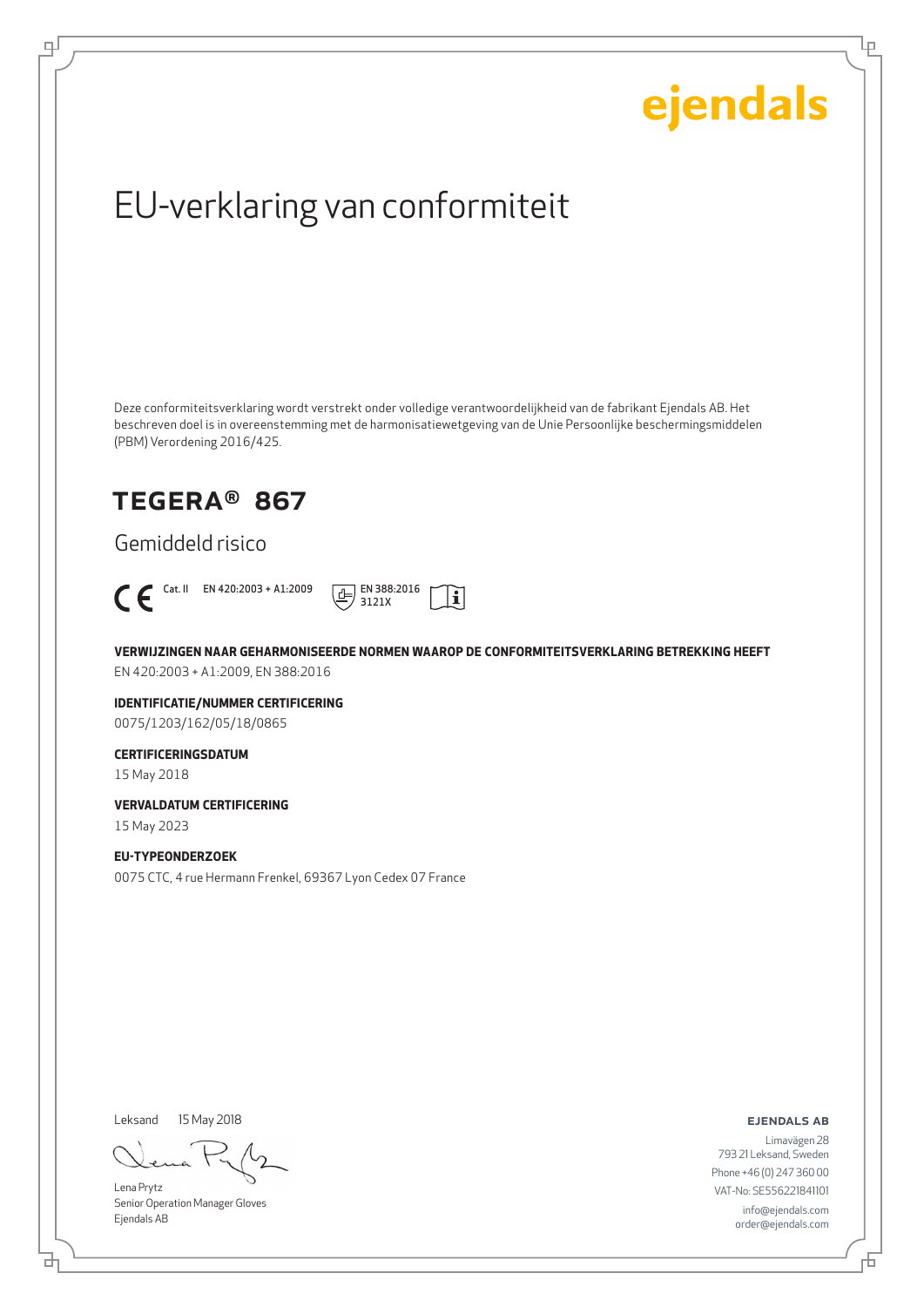Lρ

## Dichiarazione UE di conformità

La presente dichiarazione di conformità è rilasciata sotto l'esclusiva responsabilità del fabbricante Ejendals AB. L'oggetto descritto è conforme alla normativa di armonizzazione dell'Unione in materia di Dispositivi di Protezione Individuale (DPI) Regolamento UE 2016/425.

### TEGERA® 867

Rischio medio



டி



**RIFERIMENTI ALLE NORME ARMONIZZATE ALLE QUALI SI DICHIARA LA CONFORMITÀ**

EN 420:2003 + A1:2009, EN 388:2016

**IDENTIFICAZIONE/NUMERO DI CERTIFICAZIONE** 0075/1203/162/05/18/0865

#### **DATA DI CERTIFICAZIONE**

15 May 2018

#### **DATA DI SCADENZA DELLA CERTIFICAZIONE**

15 May 2023

#### **ESAME TIPO UE**

0075 CTC, 4 rue Hermann Frenkel, 69367 Lyon Cedex 07 France

Leksand

15 May 2018

Lena Prytz Senior Operation Manager Guanti Ejendals AB

ejendals ab

Limavägen 28 793 21 Leksand, Sweden Phone +46 (0) 247 360 00 VAT-No: SE556221841101 info@ejendals.com order@ejendals.com

브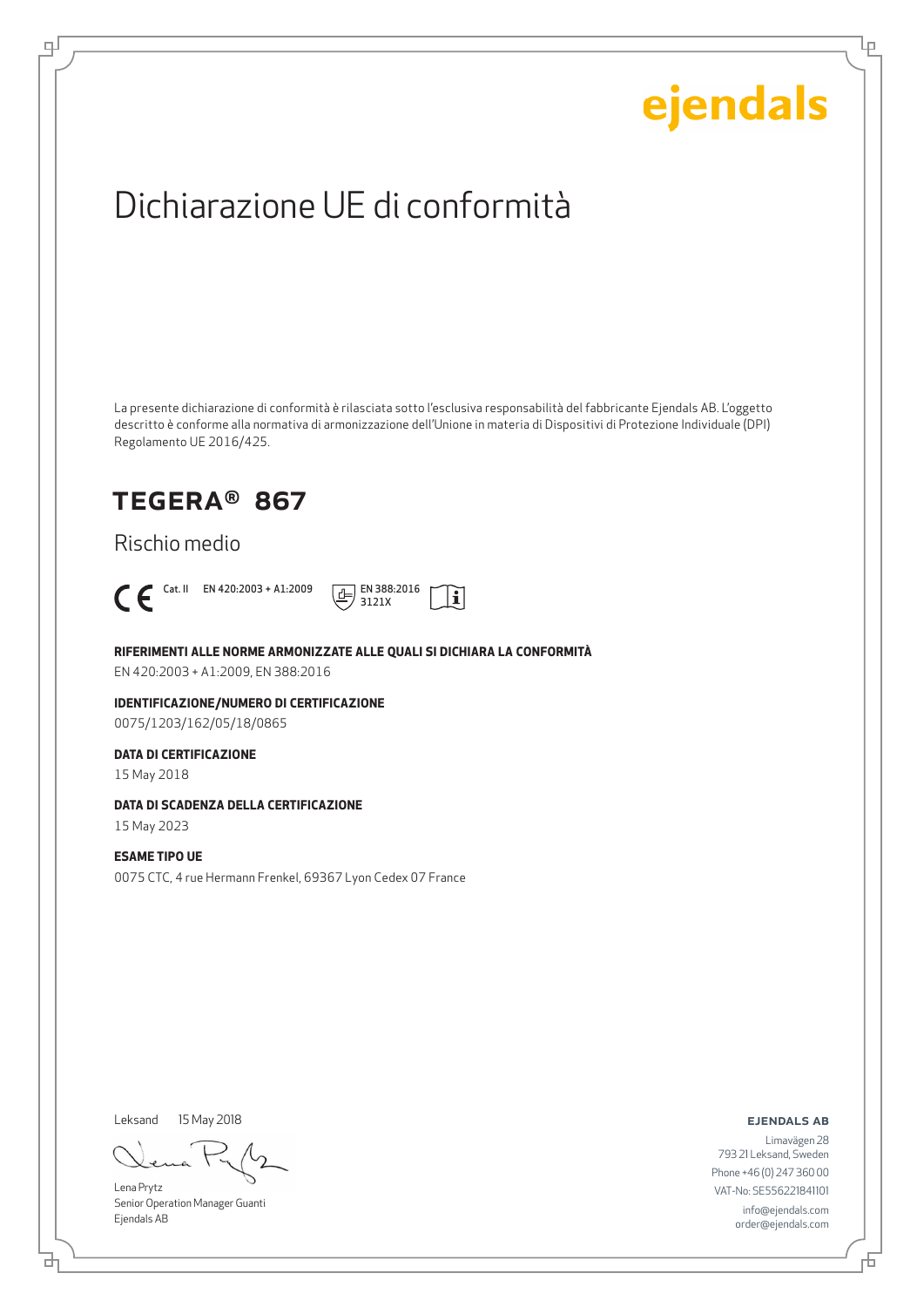Lρ

## Deklaracja zgodności UE

Niniejsza deklaracja zgodności została wydana na wyłączną odpowiedzialność producenta, firmy Ejendals AB. Przedmiot opisany w niniejszej deklaracji jest zgodny z wymaganiami unijnego prawodawstwa harmonizacyjnego, zawartymi w rozporządzeniu EU 2016/425 w sprawie środków ochrony indywidualnej.

### TEGERA® 867

### Średnie ryzyko



ψ



**ODWOŁANIA DO NORM ZHARMONIZOWANYCH, W ODNIESIENIU DO KTÓRYCH DEKLAROWANA JEST ZGODNOŚĆ** EN 420:2003 + A1:2009, EN 388:2016

**IDENTYFIKACJA/NUMER CERTYFIKATU** 0075/1203/162/05/18/0865

#### **DATA WYSTAWIENIA CERTYFIKATU**

15 May 2018

#### **DATA WAŻNOŚCI CERTYFIKATU**

15 May 2023

#### **BADANIE TYPU UE**

0075 CTC, 4 rue Hermann Frenkel, 69367 Lyon Cedex 07 France

Leksand 15 May 2018

브

Lena Prytz Starszy kierownik operacyjny ds. rękawic Ejendals AB

ejendals ab

Đ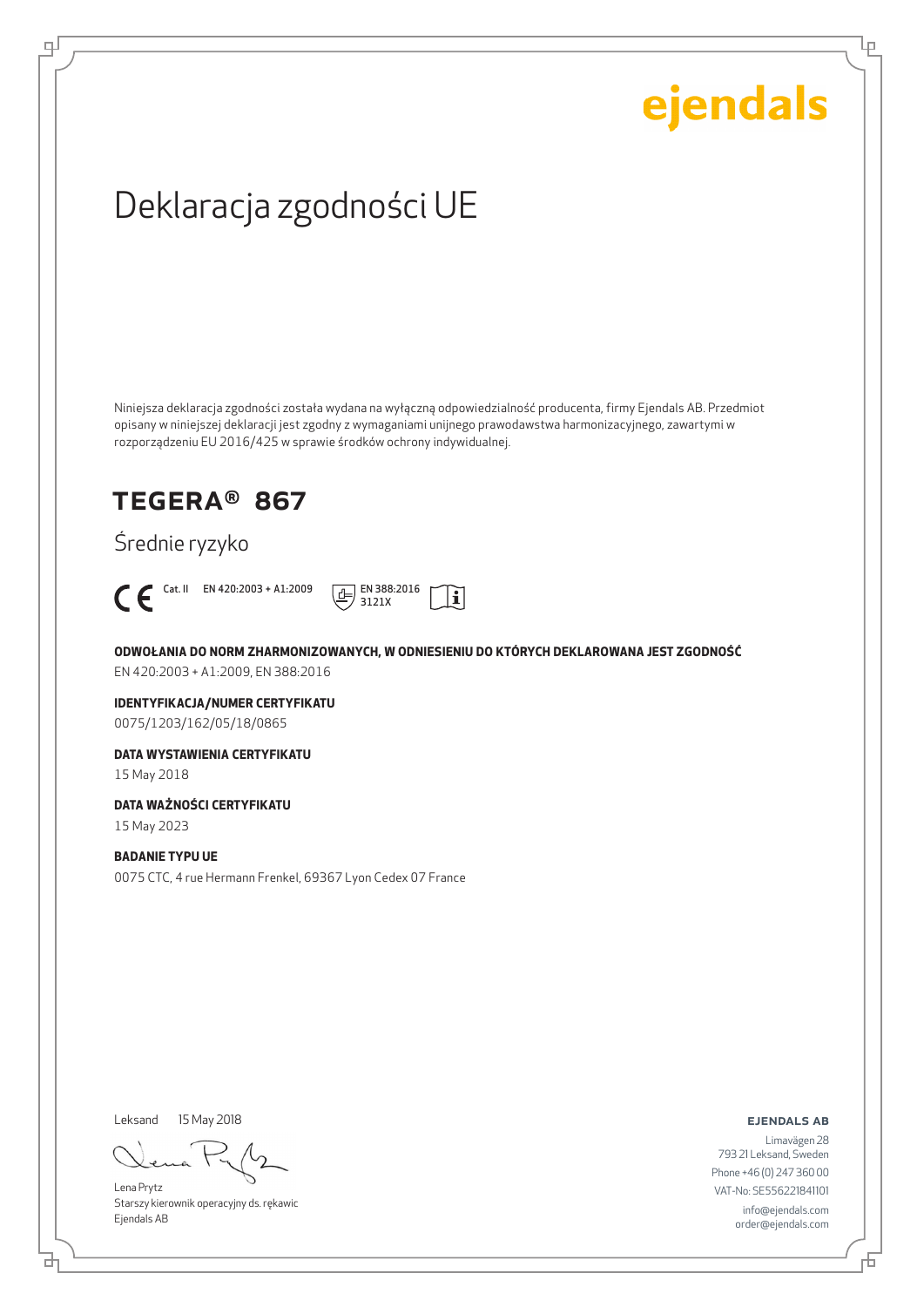Lρ

## Declaración UE de conformidad

Esta declaración de conformidad se publica bajo la responsabilidad exclusiva del fabricante Ejendals AB. El objeto descrito está en conformidad con la legislación de armonización europea sobre equipos de protección personal (PPE) Reglamento UE 2016/425.

### TEGERA® 867

Riesgo medio



டி



**REFERENCIAS A LAS NORMAS ARMONIZADAS A LAS CUALES SE DECLARA LA CONFORMIDAD**

EN 420:2003 + A1:2009, EN 388:2016

**IDENTIFICACIÓN/NÚMERO DE CERTIFICACIÓN** 0075/1203/162/05/18/0865

#### **FECHA DE CERTIFICACIÓN**

15 May 2018

#### **FECHA DE CADUCIDAD DE LA CERTIFICACIÓN**

15 May 2023

#### **ANÁLISIS DE TIPO UE**

0075 CTC, 4 rue Hermann Frenkel, 69367 Lyon Cedex 07 France

Leksand 15 May 2018

Lena Prytz Responsable Sénior de Operaciones de Guantes Ejendals AB

#### ejendals ab

Đ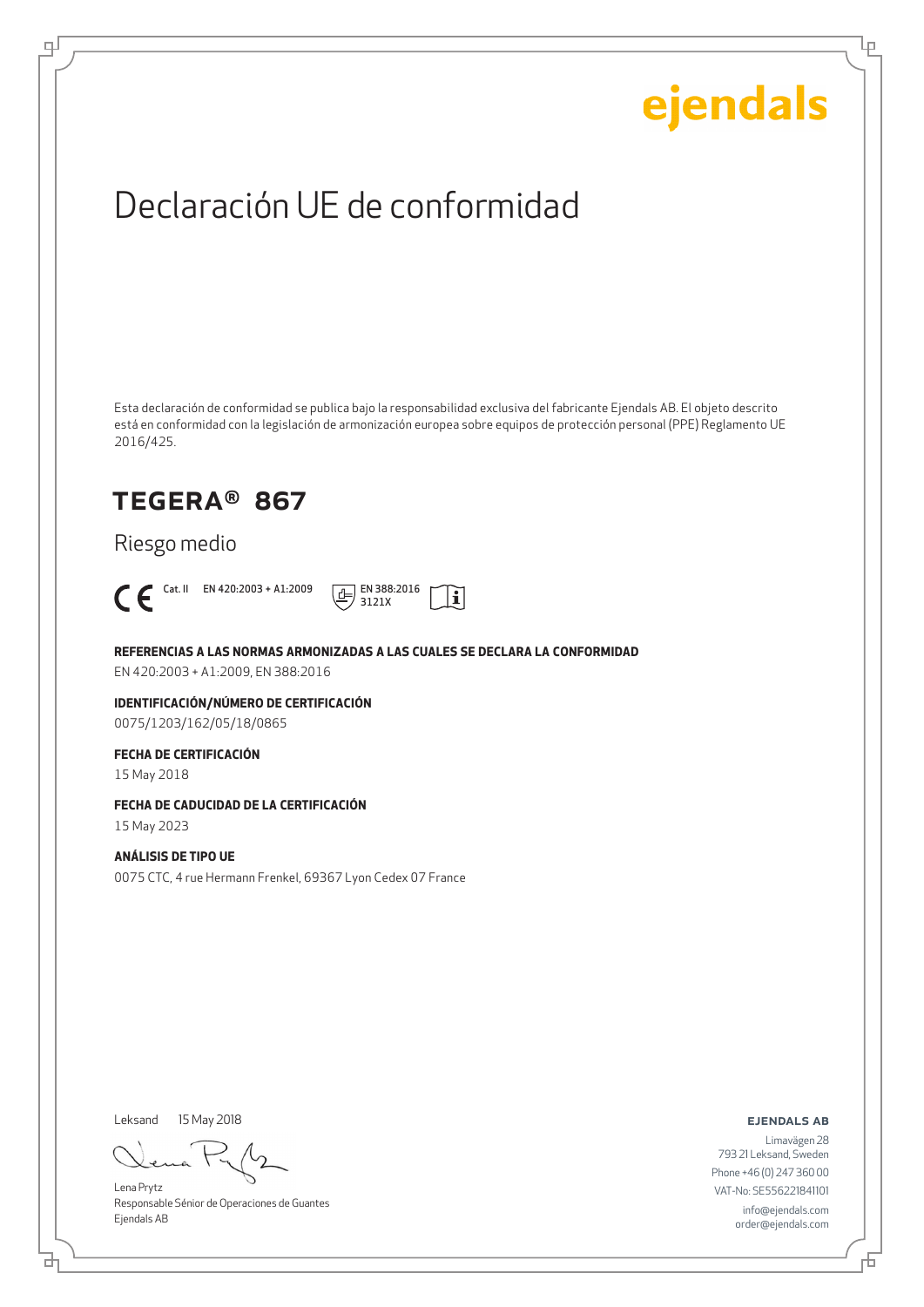Ļμ

## Prohlášení EU o shodě výrobku

Toto prohlášení o shodě se vydává na výhradní odpovědnost výrobce, kterým je Ejendals AB. Popsaný předmět je ve shodě s harmonizačními právními předpisy Unie: nařízením EU 2016/425 o osobních ochranných prostředcích (OOP).

### TEGERA® 867

Střední riziko



டி



**ODKAZY NA HARMONIZOVANÉ NORMY, NA JEJICHŽ ZÁKLADĚ SE SHODA PROHLAŠUJE**

EN 420:2003 + A1:2009, EN 388:2016

#### **OZNAČENÍ/ČÍSLO CERTIFIKACE**

0075/1203/162/05/18/0865

#### **DATUM CERTIFIKACE**

15 May 2018

#### **DATUM KONCE PLATNOSTI CERTIFIKACE**

15 May 2023

#### **TYPOVÁ ZKOUŠKA EU**

0075 CTC, 4 rue Hermann Frenkel, 69367 Lyon Cedex 07 France

Leksand

15 May 2018

Lena Prytz Provozní ředitel pro rukavice Ejendals AB

#### ejendals ab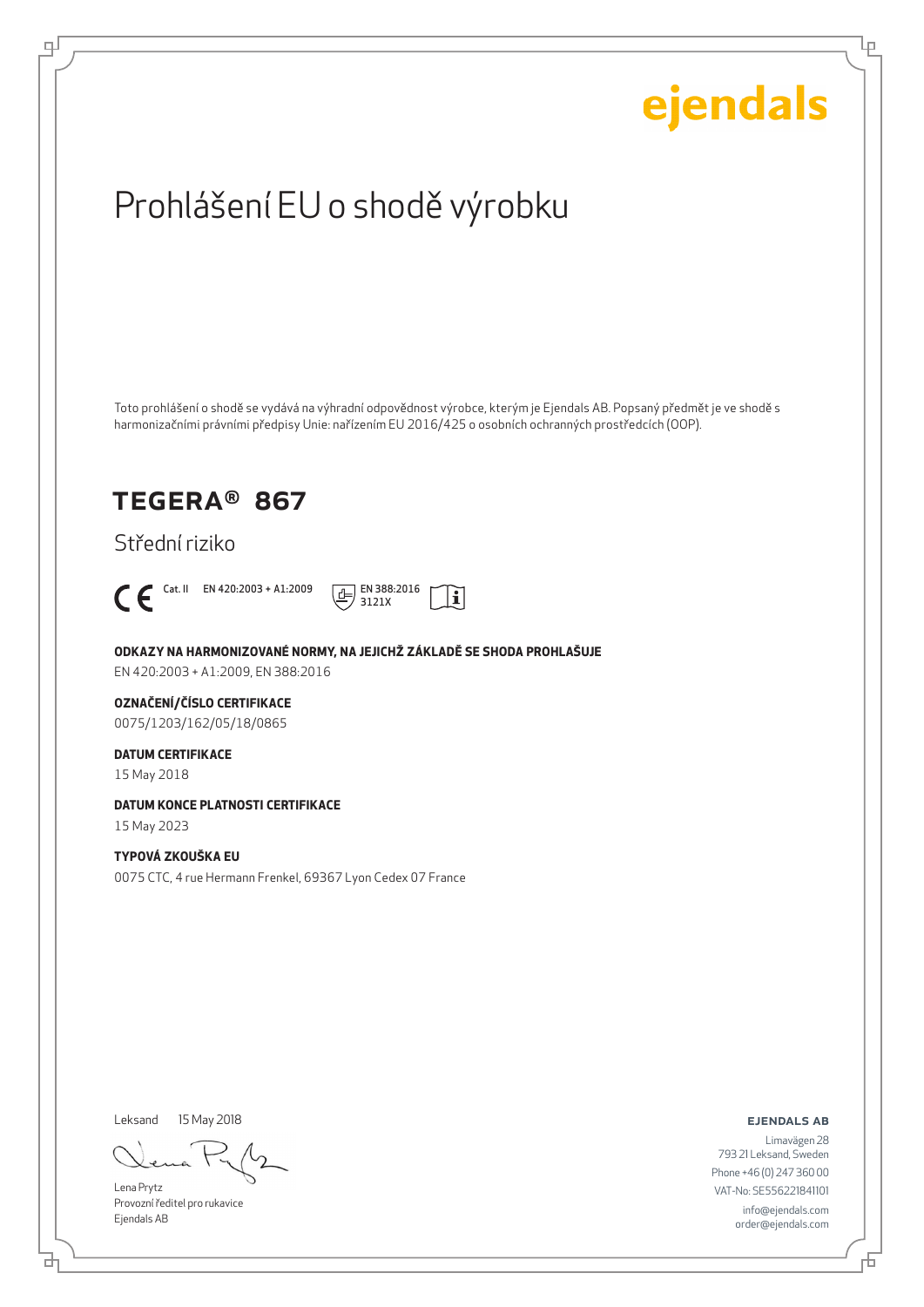Ļμ

## EU-megfelelőségi nyilatkozat

Ezt a megfelelőségi nyilatkozatot a gyártó, az Ejendals AB kizárólagos felelősségvállalása mellett bocsátják ki. A leírt tárgy megfelel az egyéni védőeszközökre vonatkozó tagállami jogszabályok harmonizásáról szóló (EU) 2016/425-ös rendelet rendelkezéseinek.

### TEGERA® 867

Közepes kockázat



டி



**HIVATKOZVA A HARMONIZÁLT SZABVÁNYOKRA, AMELYEKRE A MEGFELELŐSÉGI NYILATKOZAT VONATKOZIK** EN 420:2003 + A1:2009, EN 388:2016

**TANÚSÍTÁS AZONOSÍTÓ-/SORSZÁMA** 0075/1203/162/05/18/0865

### **TANÚSÍTÁS DÁTUMA**

15 May 2018

#### **TANÚSÍTÁS LEJÁRATA**

15 May 2023

#### **EU-TÍPUSÚ VIZSGÁLAT**

0075 CTC, 4 rue Hermann Frenkel, 69367 Lyon Cedex 07 France

Leksand 15 May 2018

Lena Prytz Kesztyűkért felelős vezető operatív menedzser Ejendals AB

ejendals ab

Limavägen 28 793 21 Leksand, Sweden Phone +46 (0) 247 360 00 VAT-No: SE556221841101 info@ejendals.com order@ejendals.com

₫

Đ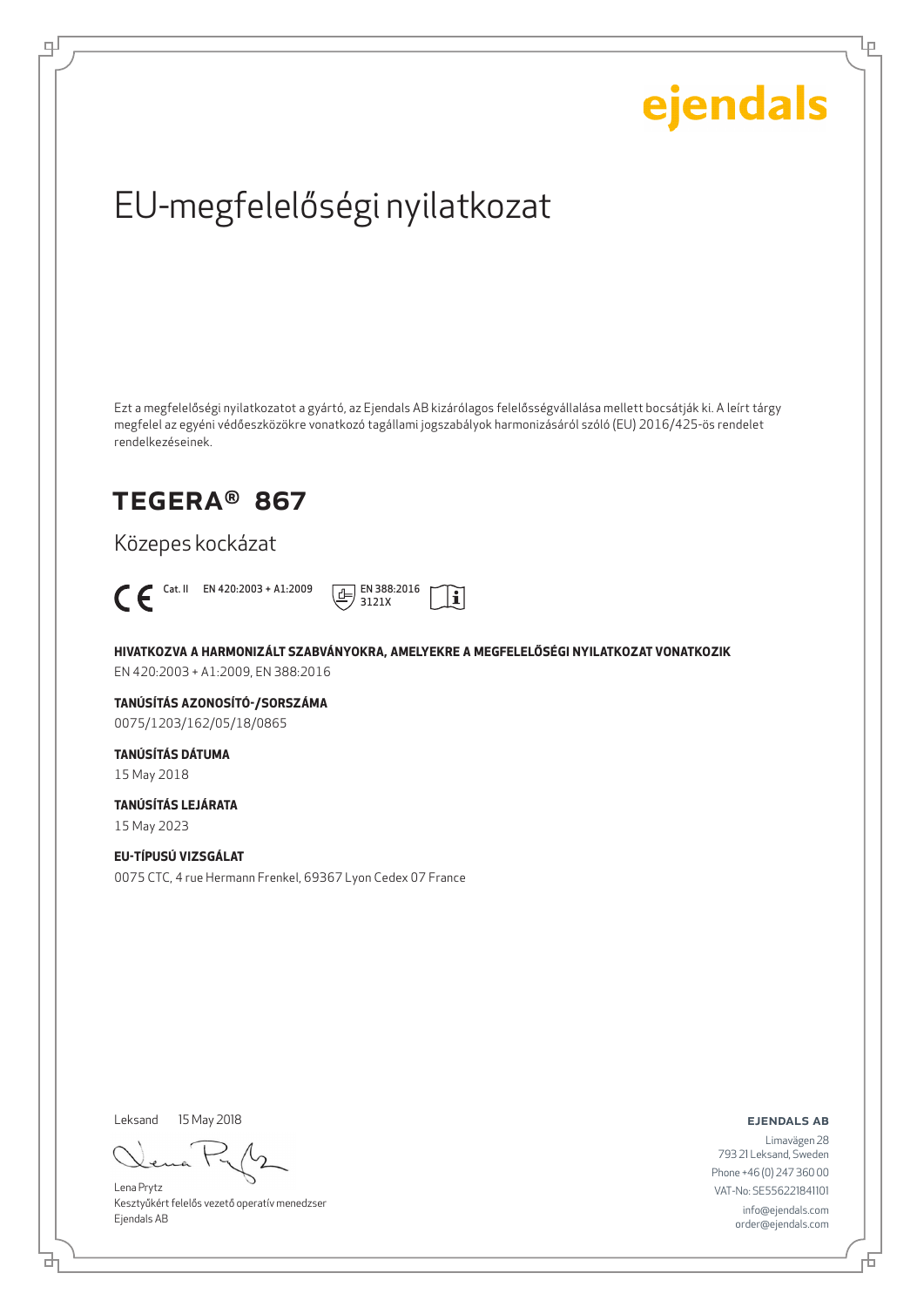## ejendals EL vastavusdeklaratsiooni kohta See vastavusdeklaratsioon on välja antud tootja Ejendals AB ainuvastutusel. Kirjeldatud toode vastab liidu ühtlustamisõigusaktide isikukaitsevahendite (PPE) määrusele EU 2016/425. TEGERA® 867 Keskmine riskitase  $\bigcap$  Cat. II EN 420:2003 + A1:2009  $\boxed{\underline{d}}$  EN 388:2016  $|\tilde{\mathbf{i}}|$ 3121X **VIITED ÜHTLUSTATUD STANDARDITELE, MILLE SUHTES KOHALDATAKSE VASTAVUSDEKLARATSIOONI** EN 420:2003 + A1:2009, EN 388:2016 **SERTIFIKAADI ID/NUMBER** 0075/1203/162/05/18/0865 **SERTIFITSEERIMISKUUPÄEV** 15 May 2018 **SERTIFIKAADI AEGUMISKUUPÄEV** 15 May 2023 **ELI TÜÜBIHINDAMINE** 0075 CTC, 4 rue Hermann Frenkel, 69367 Lyon Cedex 07 France Leksand 15 May 2018ejendals ab Limavägen 28 793 21 Leksand, Sweden Phone +46 (0) 247 360 00 Lena Prytz

Kinnaste tootmisvaldkonna peategevjuht Ejendals AB

브

டி

VAT-No: SE556221841101 info@ejendals.com order@ejendals.com

Ļμ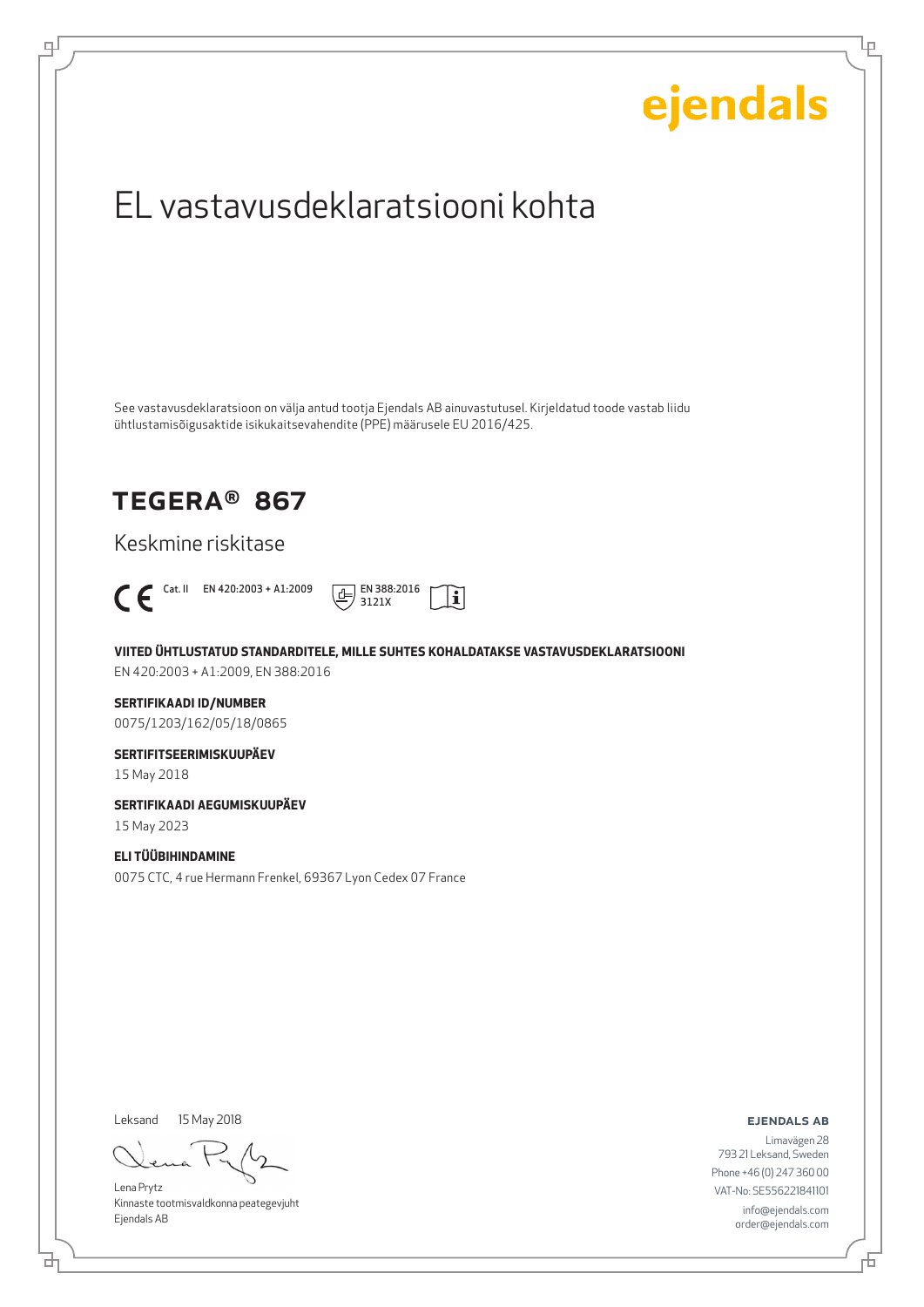Ļμ

## Declaração UE de conformidade

Esta declaração de conformidade é emitida sob a exclusiva responsabilidade do fabricante, a Ejendals AB. O objeto descrito encontra-se em conformidade com a legislação de harmonização da União, o Regulamento da UE 2016/425 relativo a Equipamento de Proteção Individual (EPI).

i.

### TEGERA® 867

#### Médio risco



ψ



#### **REFERÊNCIAS A NORMAS HARMONIZADAS COM AS QUAIS SE DECLARA CONFORMIDADE**

EN 420:2003 + A1:2009, EN 388:2016

#### **IDENTIFICAÇÃO/NÚMERO DA CERTIFICAÇÃO** 0075/1203/162/05/18/0865

#### **DATA DA CERTIFICAÇÃO**

15 May 2018

#### **DATA DE EXPIRAÇÃO DA CERTIFICAÇÃO**

15 May 2023

#### **EXAME UE DE TIPO**

0075 CTC, 4 rue Hermann Frenkel, 69367 Lyon Cedex 07 France

Leksand 15 May 2018

Lena Prytz Luvas para Gestor Sénior de Operações Ejendals AB

ejendals ab

Limavägen 28 793 21 Leksand, Sweden Phone +46 (0) 247 360 00 VAT-No: SE556221841101 info@ejendals.com order@ejendals.com

Б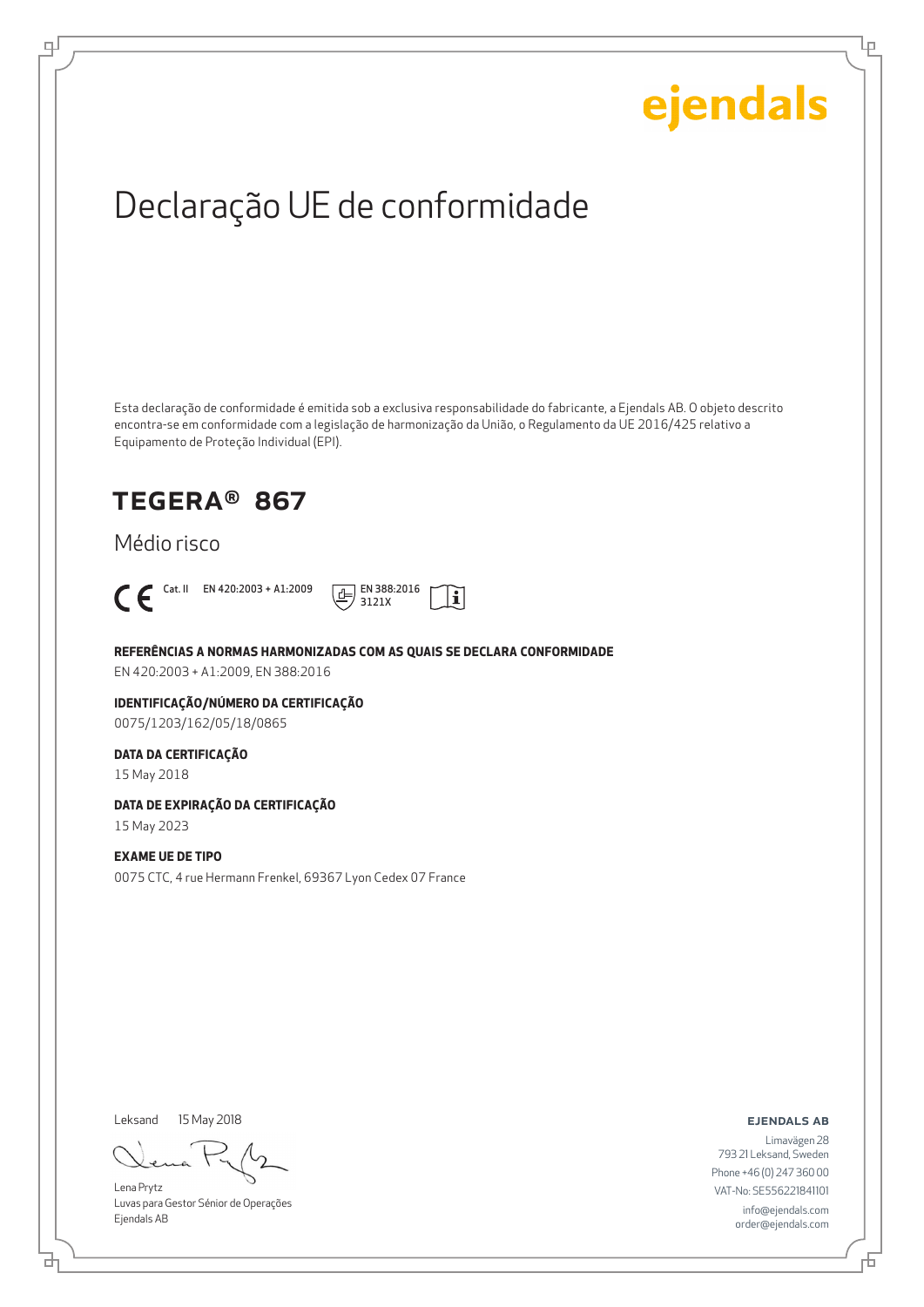Ļμ

## Declaraţie UE privind conformitatea

Această declaraţie de conformitate este emisă în condiţiile responsabilităţii exclusive a producătorului Ejendals AB. Obiectul descris este în conformitate cu Regulamentul PPE UE 2016/425, referitor la echipamentele de protecţie personală (Personal Protective Equipment – PPE), din cadrul legislaţiei de armonizare a Uniunii.

### TEGERA® 867

#### Risc mediu



டி



**TRIMITERI LA STANDARDELE ARMONIZATE CU CARE ESTE DECLARATĂ CONFORMITATEA**

EN 420:2003 + A1:2009, EN 388:2016

#### **IDENTIFICARE/NUMĂR DE CERTIFICARE**

0075/1203/162/05/18/0865

#### **DATA CERTIFICĂRII**

15 May 2018

#### **DATA DE EXPIRARE A CERTIFICĂRII**

15 May 2023

#### **EXAMINARE TIP UE**

0075 CTC, 4 rue Hermann Frenkel, 69367 Lyon Cedex 07 France

Leksand

15 May 2018

Lena Prytz Manager senior operatii Mănuși Ejendals AB

ejendals ab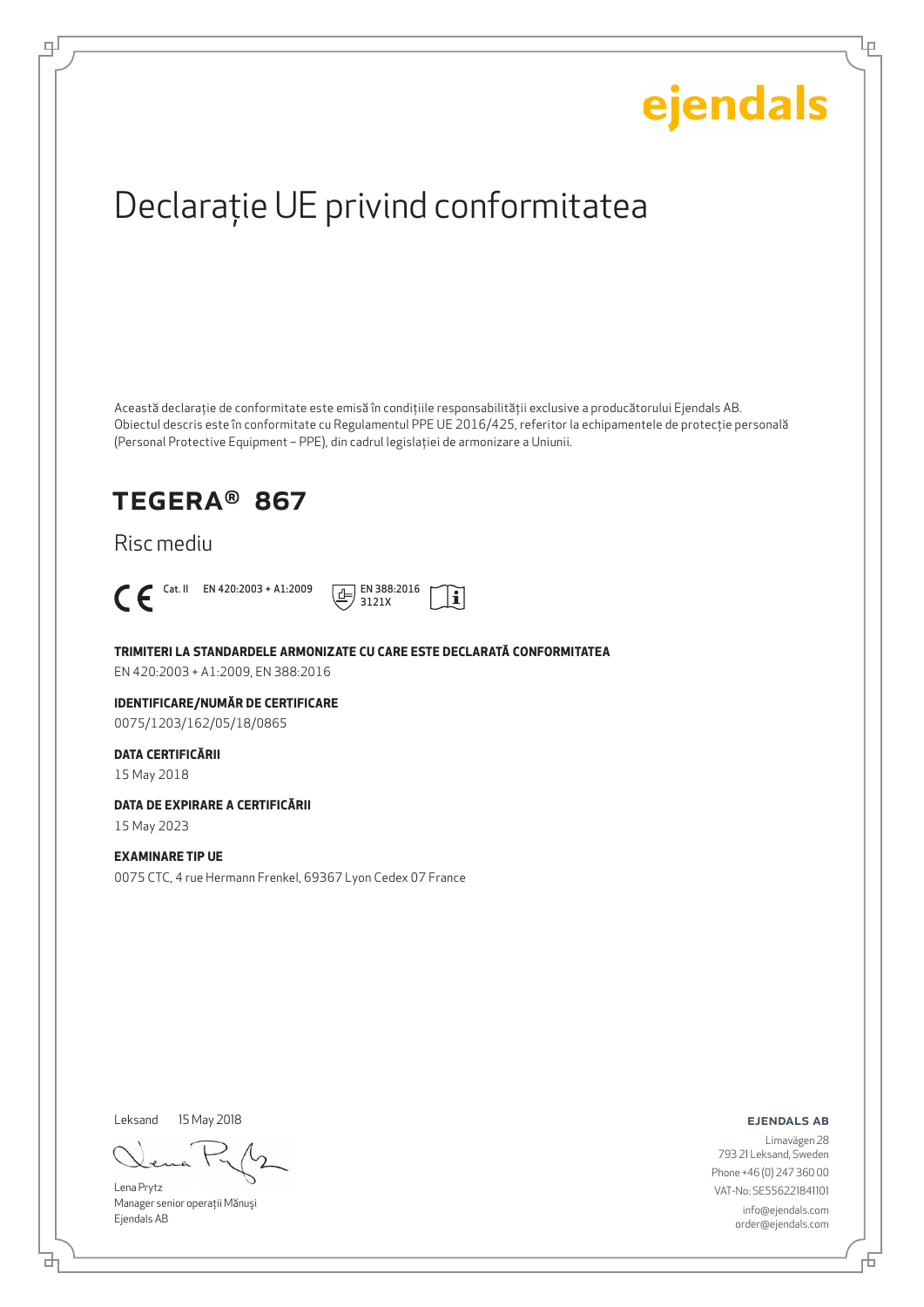Ļρ

## AB Uygunluk beyanı

Bu uygunluk beyanı, üretici Ejendals AB'nin yegane sorumluluğu altında yayımlanır. Açıklanan ürün, Birlik uyum yasası Kişisel Koruyucu Donanım (KKD) Direktifi EU 2016/425 sayılı AB Yönetmeliği ile uyumludur.

ļĩ

### TEGERA® 867

Orta risk



டி



**UYGUNLUĞUN BEYAN EDILDIĞI UYUMLU STANDARTLAR IÇIN REFERANSLAR** EN 420:2003 + A1:2009, EN 388:2016

#### **KIMLIK/SERTIFIKA NUMARASI**

0075/1203/162/05/18/0865

### **SERTIFIKA TARIHI**

15 May 2018

#### **SERTIFIKA BITIŞ TARIHI** 15 May 2023

**AB TIP INCELEMESI** 0075 CTC, 4 rue Hermann Frenkel, 69367 Lyon Cedex 07 France

Leksand 15 May 2018

브

Lena Prytz Üst Düzey Beyaz Yaka Personel Eldivenleri Ejendals AB

#### ejendals ab

舌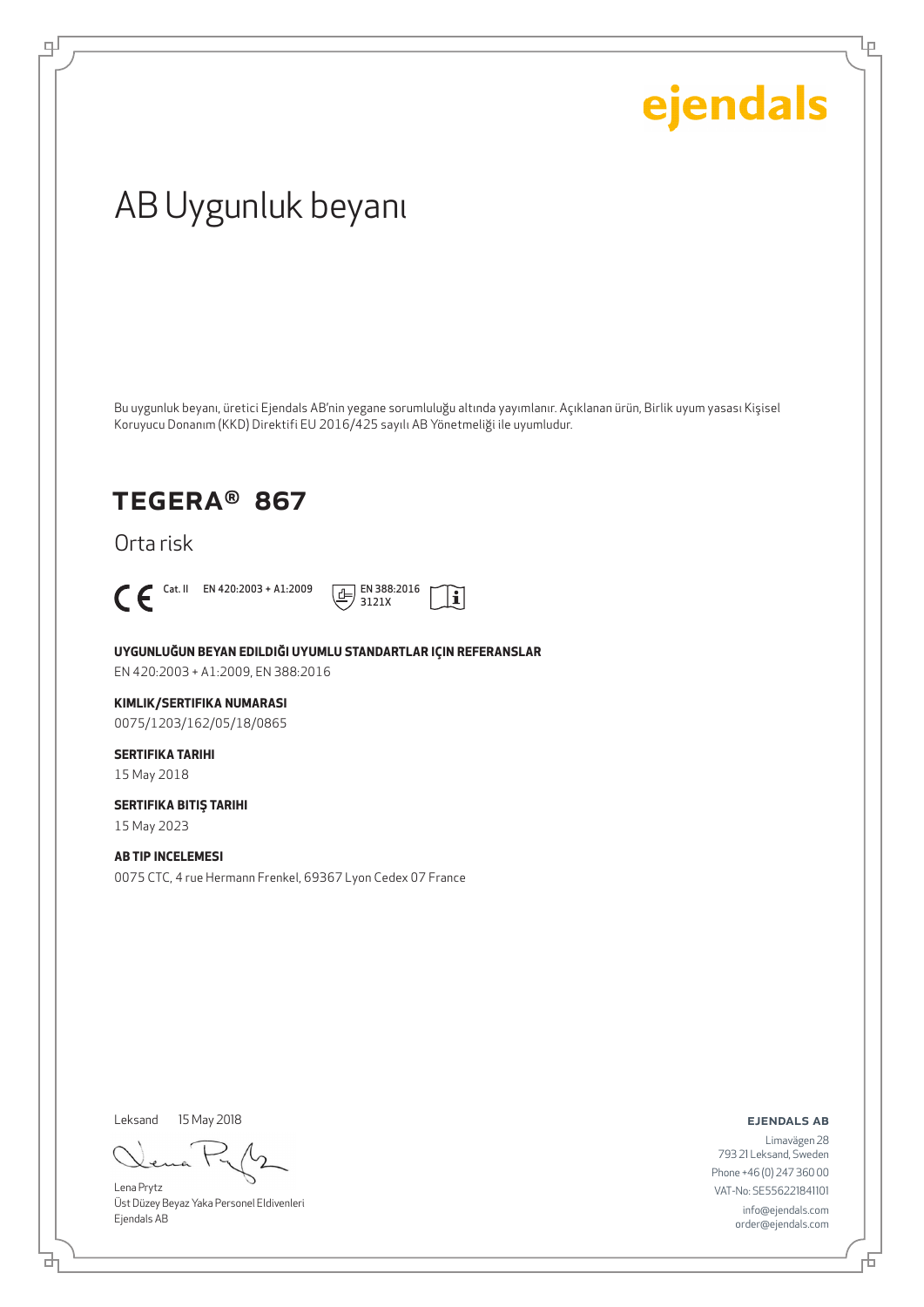Lρ

## Vyhlásenie o zhode EÚ

Toto vyhlásenie o zhode sa vydáva výlučne na zodpovednosť výrobcu Ejendals AB. Uvedený predmet vyhlásenia je v zhode s príslušnými harmonizačnými právnymi predpismi Únie Nariadenie EÚ 2016/425 o ochrane osobných ochranných prostriedkov (OOP).

### TEGERA® 867

Stredné riziko



டி



#### **ODKAZY NA HARMONIZOVANÉ NORMY, NA ZÁKLADE KTORÝCH BOLA VYHLÁSENÁ ZHODA**

EN 420:2003 + A1:2009, EN 388:2016

#### **IDENTIFIKÁCIA/ČÍSLO CERTIFIKÁCIE**

0075/1203/162/05/18/0865

#### **DÁTUM CERTIFIKÁCIE**

15 May 2018

#### **DÁTUM UPLYNUTIA PLATNOSTI CERTIFIKÁTU**

15 May 2023

#### **SKÚŠKA TYPU EÚ**

0075 CTC, 4 rue Hermann Frenkel, 69367 Lyon Cedex 07 France

Leksand 15 May 2018

Lena Prytz Vrchný prevádzkový manažér – rukavice Ejendals AB

#### ejendals ab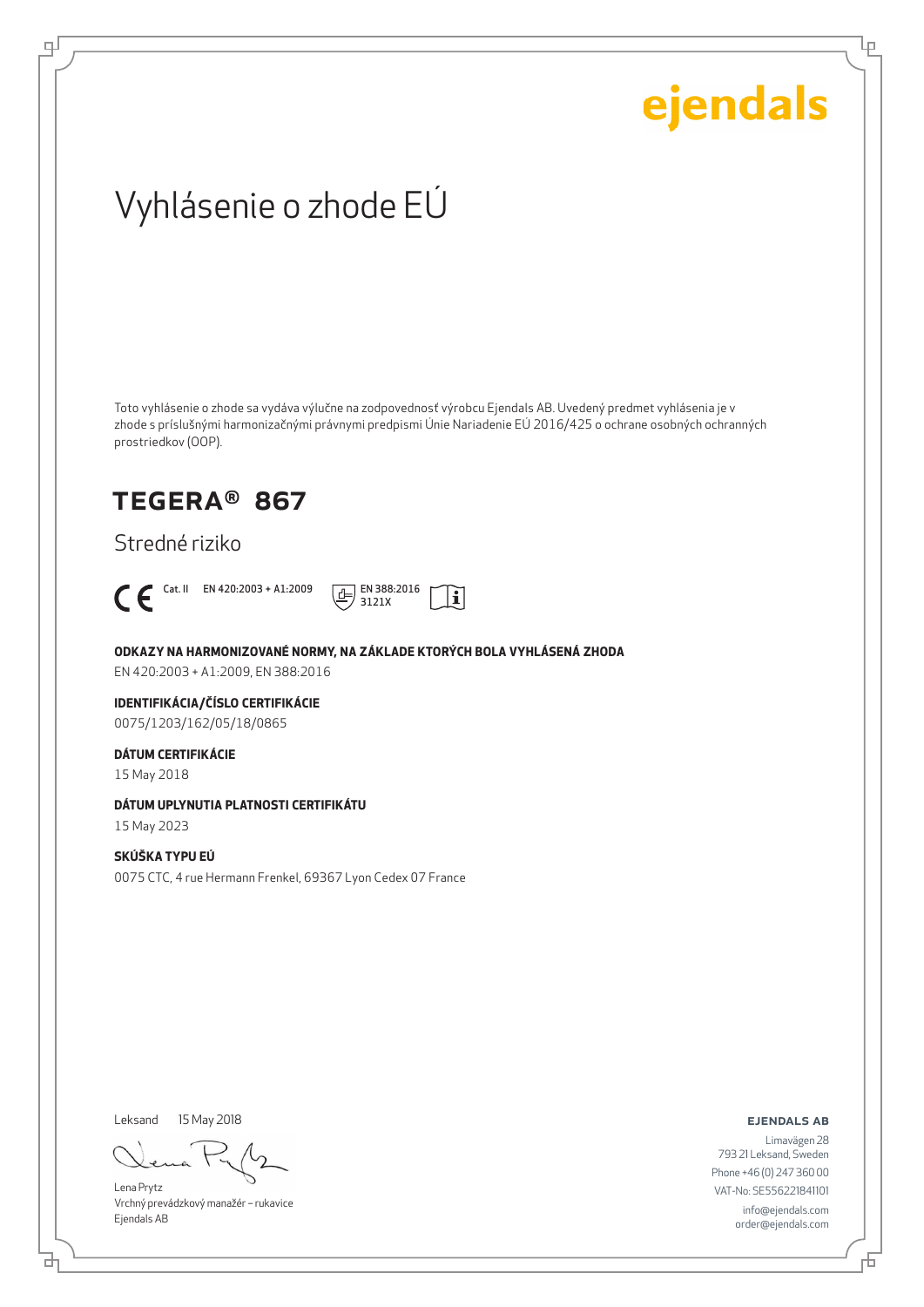# ejendals Izjava ES o skladnosti izdelka Ta izjava o skladnosti je izdana z izključno odgovornostjo proizvajalca Ejendals AB. Opisani izdelek je skladen z usklajeno zakonodajo Unije na podlagi Uredbe o osebni varovalni opremi (OVO) EU 2016/425. TEGERA® 867 Srednje tveganje  $\bigcap_{3121X}$  Cat. II EN 420:2003 + A1:2009  $\frac{1}{\sqrt{1}}$  EN 388:2016  $|\tilde{\mathbf{i}}|$ 3121X **NAVEDBA USKLAJENEGA STANDARDA, NA KATEREGA SE NANAŠA IZJAVA O SKLADNOSTI** EN 420:2003 + A1:2009, EN 388:2016 **IDENTIFIKACIJA/ŠTEVILKA POTRDILA** 0075/1203/162/05/18/0865 **DATUM IZDAJE POTRDILA** 15 May 2018 **ROK VELJAVNOSTI POTRDILA** 15 May 2023 **PRESKUS TIPA EU** 0075 CTC, 4 rue Hermann Frenkel, 69367 Lyon Cedex 07 France

Leksand 15 May 2018

브

டி

Lena Prytz Rokavice za višjega vodjo obrata Ejendals AB

ejendals ab

Ļμ

Limavägen 28 793 21 Leksand, Sweden Phone +46 (0) 247 360 00 VAT-No: SE556221841101 info@ejendals.com order@ejendals.com

舌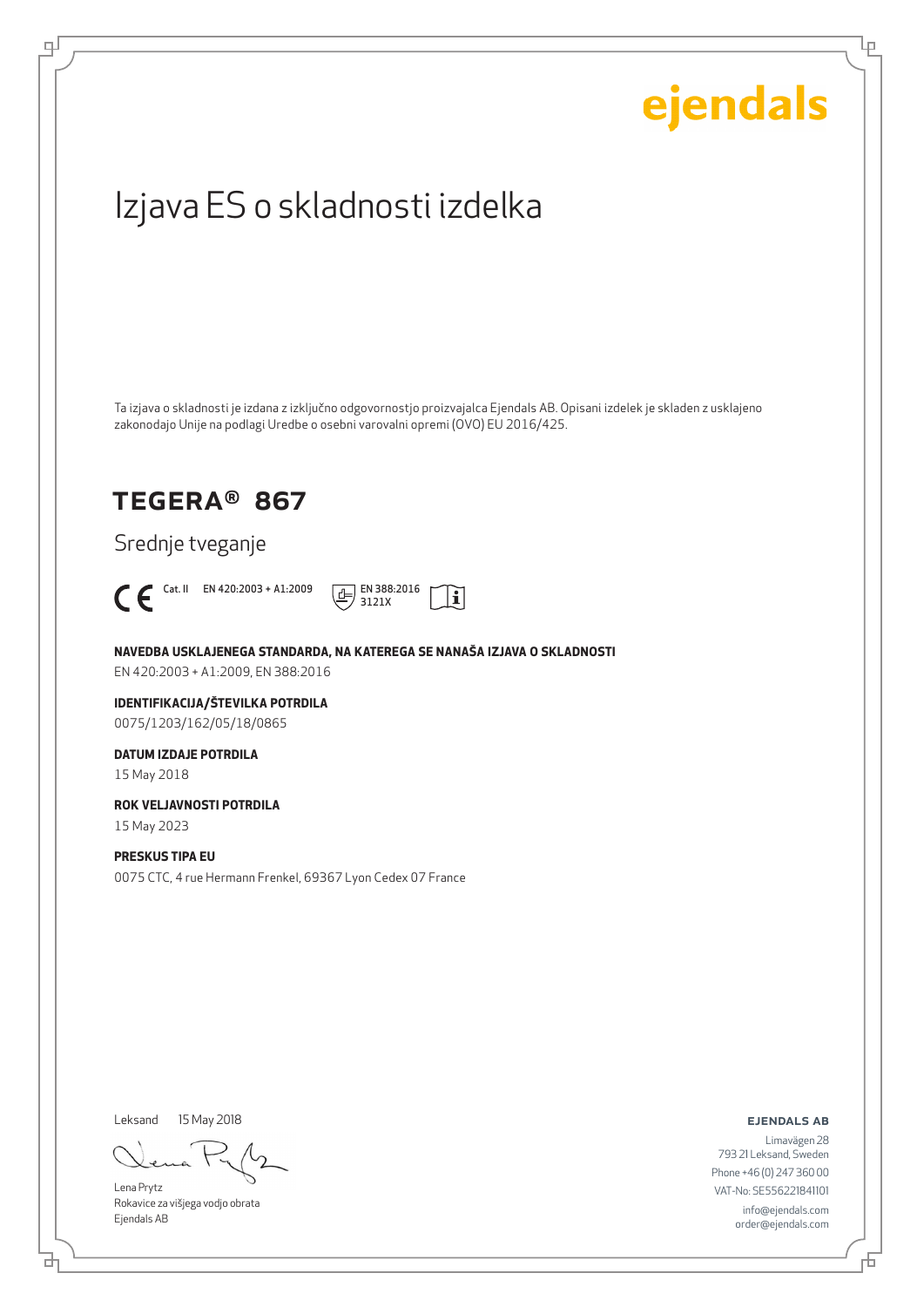Ļμ

## ES atitikties deklaracija

Ši atitikties deklaracija pateikiama tik gamintojo "Ejendals AB" atsakomybe. Nurodytas objektas atitinka Sąjungos derinamųjų teisės aktų asmeninių apsaugos priemonių reglamentą ES 2016/425.

### TEGERA® 867

Vidutinė rizika



டி



**NUORODOS Į SUDERINTUS STANDARTUS, KURIAIS REMIANTIS DEKLARUOJAMA ATITIKTIS** EN 420:2003 + A1:2009, EN 388:2016

**IDENTIFIKAVIMAS / SERTIFIKAVIMO NUMERIS** 0075/1203/162/05/18/0865

#### **SERTIFIKAVIMO DATA**

15 May 2018

#### **SERTIFIKATO GALIOJIMO PABAIGOS DATA**

15 May 2023

#### **ES TIPO PATIKRINIMAS**

0075 CTC, 4 rue Hermann Frenkel, 69367 Lyon Cedex 07 France

Leksand

15 May 2018

Lena Prytz Vyresniojo darbų vadovo pirštinės Ejendals AB

ejendals ab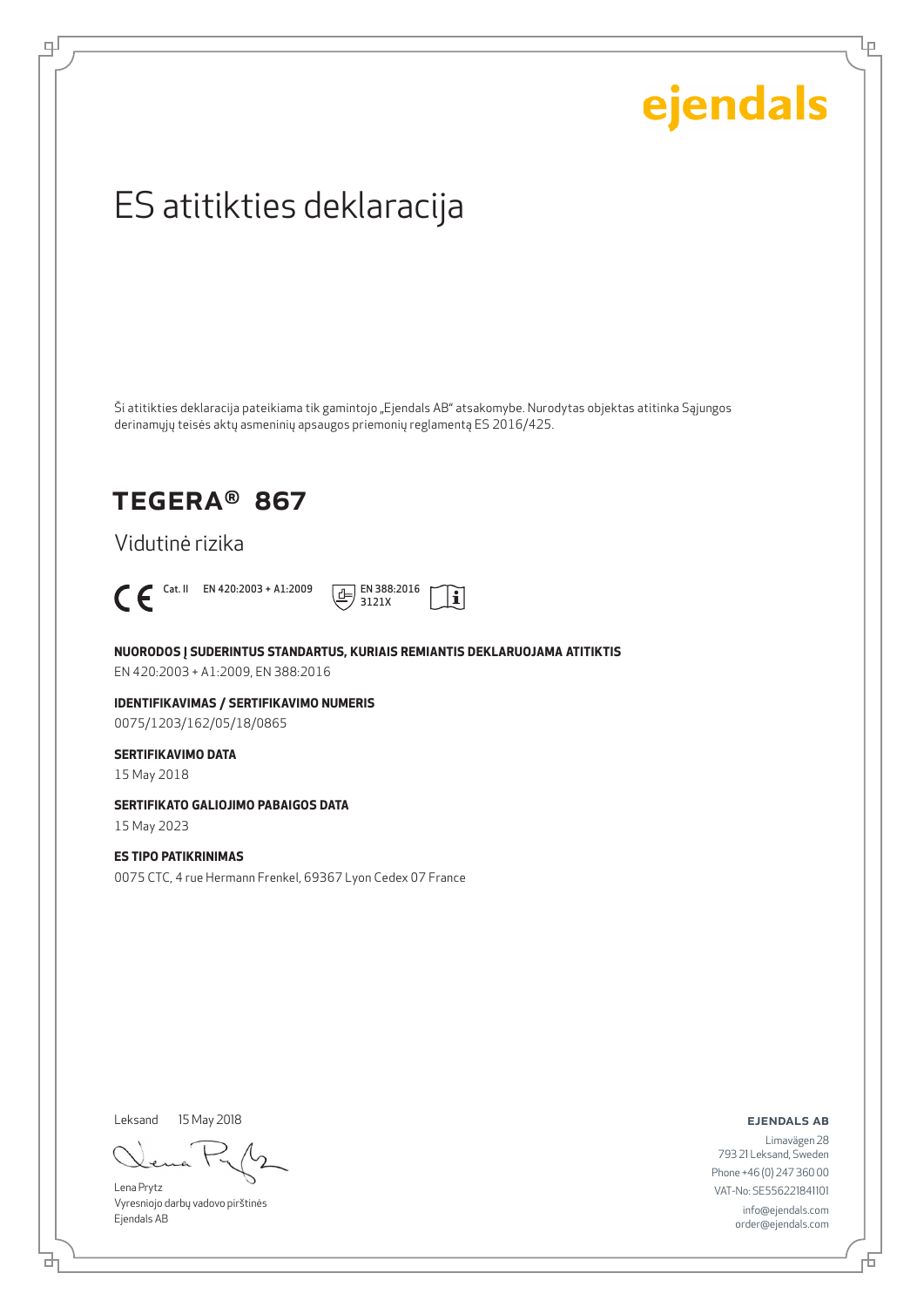Lρ

## ES deklarācija par atbilstību

Par šīs atbilstības deklarācijas izsniegšanu pilnībā ir atbildīgs ražotājs Ejendals AB. Aprakstītais objekts atbilst vienotās likumu saskaņošanas regulai ES 2016/425 par individuālajiem aizsardzības līdzekļiem (IAL).

### TEGERA® 867

Vidējs risks



டி



**ATSAUCES UZ HARMONIZĒTAJIEM STANDARTIEM, ATBILSTĪBA KURIEM TIEK APLIECINĀTA**

EN 420:2003 + A1:2009, EN 388:2016

#### **SERTIFIKĀTA IDENTIFIKATORS/NUMURS** 0075/1203/162/05/18/0865

**SERTIFIKĀTA DATUMS**

15 May 2018

#### **SERTIFIKĀTA DERĪGUMA TERMIŅŠ**

15 May 2023

#### **ES TIPA PĀRBAUDE**

0075 CTC, 4 rue Hermann Frenkel, 69367 Lyon Cedex 07 France

Leksand 15 May 2018

Lena Prytz Cimdu ražošanas vecākais rīkotājdirektors Ejendals AB

ejendals ab

Limavägen 28 793 21 Leksand, Sweden Phone +46 (0) 247 360 00 VAT-No: SE556221841101 info@ejendals.com order@ejendals.com

Đ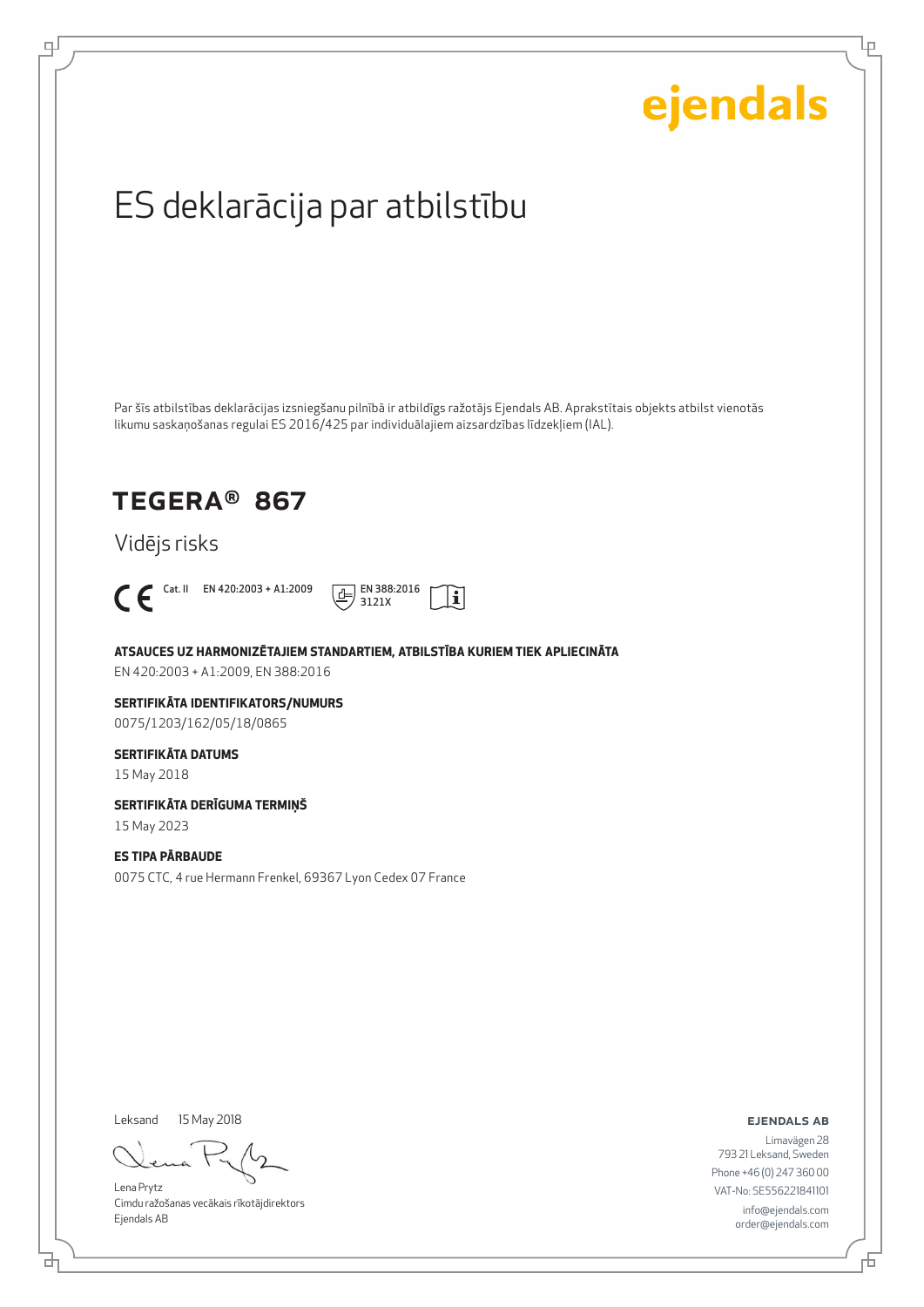Ļμ

## ЕС декларация за съответствие

Настоящата декларация за съответствие е издадена на отговорността на производителя Ejendals AB. Предметът на декларацията е в съответствие със законодателството на Съюза за хармонизация относно личните предпазни средства (ЛПС), Регламент (ЕС) 2016/425.

 $\mathbf i$ 

## TEGERA® 867

#### Среден риск



டி

Cat. II EN 420:2003 + A1:2009  $\boxed{+}$  EN 388:2016 3121X

**ПОЗОВАВАНИЯ СЕ ХАРМОНИЗИРАНИ СТАНДАРТИ, ЗА КОИТО СЕ ДЕКЛАРИРА СЪОТВЕТСТВИЕ** EN 420:2003 + A1:2009, EN 388:2016

**ИДЕНТИФИКАЦИЯ/НОМЕР НА СЕРТИФИКАТА** 0075/1203/162/05/18/0865

#### **ДАТА НА ИЗДАВАНЕ НА СЕРТИФИКАТА**

15 May 2018

#### **ДАТА НА ВАЛИДНОСТ НА СЕРТИФИКАТА**

15 May 2023

#### **ЕС-ТИП ИЗСЛЕДВАНЕ**

0075 CTC, 4 rue Hermann Frenkel, 69367 Lyon Cedex 07 France

Leksand 15 May 2018

Lena Prytz Ръкавици за старши ръководител на производството Ejendals AB

ejendals ab

Limavägen 28 793 21 Leksand, Sweden Phone +46 (0) 247 360 00 VAT-No: SE556221841101 info@ejendals.com order@ejendals.com

Б